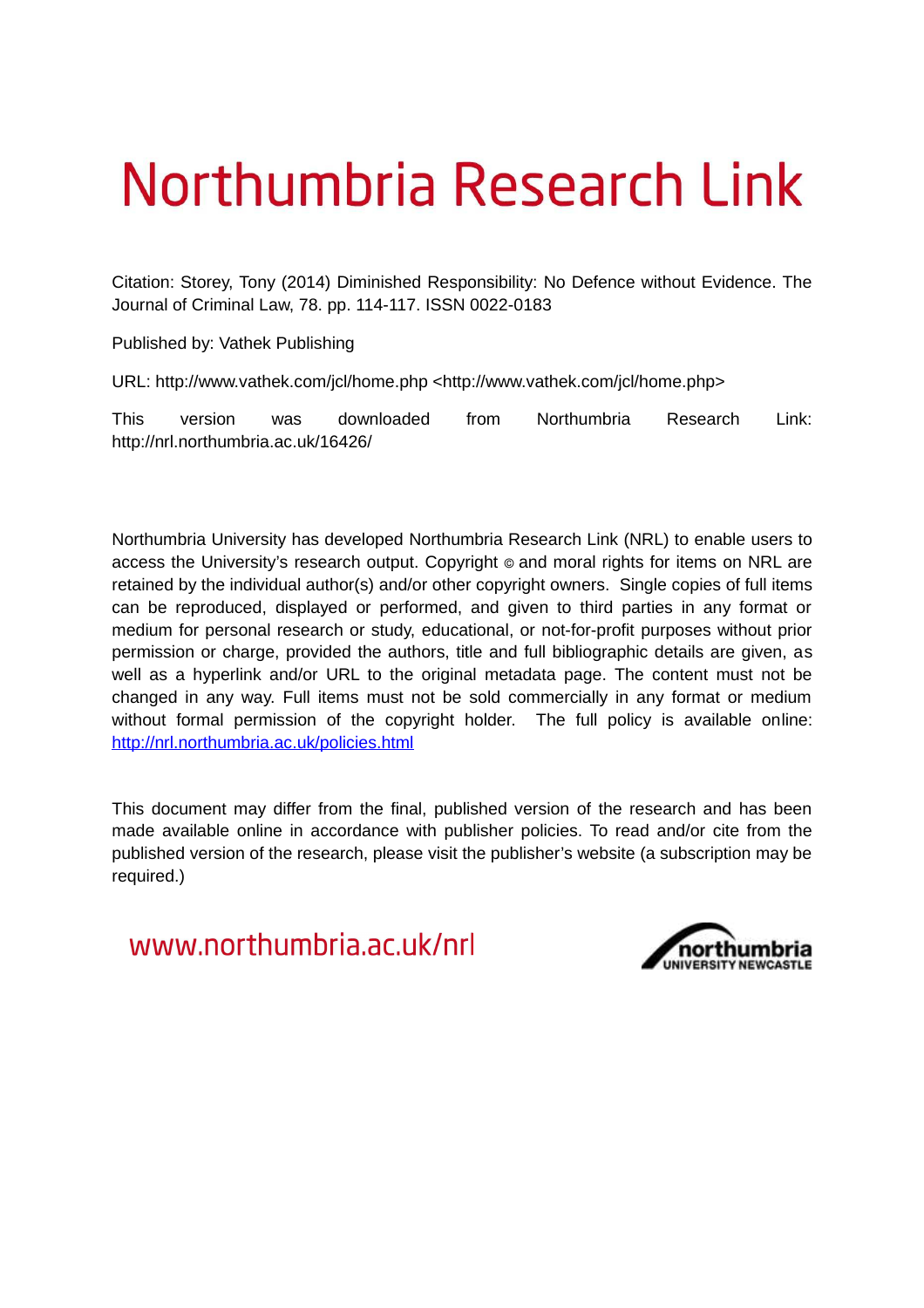## **Diminished responsibility: no defence without evidence**

## *R v Bunch* [2013] EWCA Crim 2498

# *Keywords***:** Murder; Amnesia; Diminished responsibility; Alcohol dependence syndrome; Voluntary intoxication

Martin Bunch (MB) and Jeanette Goodwin (JG) had an affair which ended in late 2010. From early 2011, however, MB made phone calls and sent text messages to JG in threatening and abusive terms. Eventually in July 2011 he went to JG's home and stabbed her to death with a kitchen knife that he had brought with him. JG was stabbed "more than 20 times", principally in the upper chest and arm. MB was charged with murder and was tried at Chelmsford Crown Court in August 2012. Despite "overwhelming" evidence that MB was the killer, he pleaded not guilty on the basis that either he was not the killer or, if he was, that he had consumed so much alcohol (and "some" cocaine) on the day in question that he had no recollection of what happened and/or that he lacked malice aforethought. At his trial, these pleas were rejected and he was convicted of murder. The trial judge, Gratwicke J, imposed a life sentence with a minimum term of 27 years' imprisonment. MB appealed, contending that Gratwicke J should have directed the jury on the statutory defence of diminished responsibility, on the basis that MB suffered from alcohol dependence syndrome.

**HELD, DISMISSING THE APPEAL**, that although alcohol dependence could, in principle, support a plea of diminished responsibility, in this case there was simply insufficient evidence to support such a plea. Gratwicke J had correctly decided that, even if MB was suffering from alcohol dependence, there was insufficient evidence for him to be able to prove the other elements of the defence, i.e. that he was suffering an abnormality of mental functioning, and that his medical condition (if indeed there was one) had substantially impaired his ability to understand the nature of his own conduct, to form a rational judgment or to exercise self-control, as set out in s.2(1) of the Homicide Act 1957 (as amended). Such evidence as there was indicated that MB was a binge drinker, rather than someone who was dependent on alcohol (in his own evidence, MB had denied being dependent on alcohol and had told the jury that he could control his desire to drink if it was a working day). Moreover, simply being intoxicated could not support a plea of diminished responsibility.

#### **COMMENTARY**

#### *Amnesia*

MB's claim at trial that he had "no recollection of that afternoon because he had drunk a great deal of alcohol" is no defence. In *R v Heard* [2007] EWCA Crim 125, [2008] QB 43, the accused had made a similar claim in response to an allegation of sexual assault contrary to s.3 of the Sexual Offences Act 2003. In upholding the guilty verdict, Hughes LJ (as he then was) in the Court of Appeal stated unequivocally that:

On the evidence the defendant plainly did intend to touch the policeman with his penis. That he was drunk may have meant either: (i) that he was disinhibited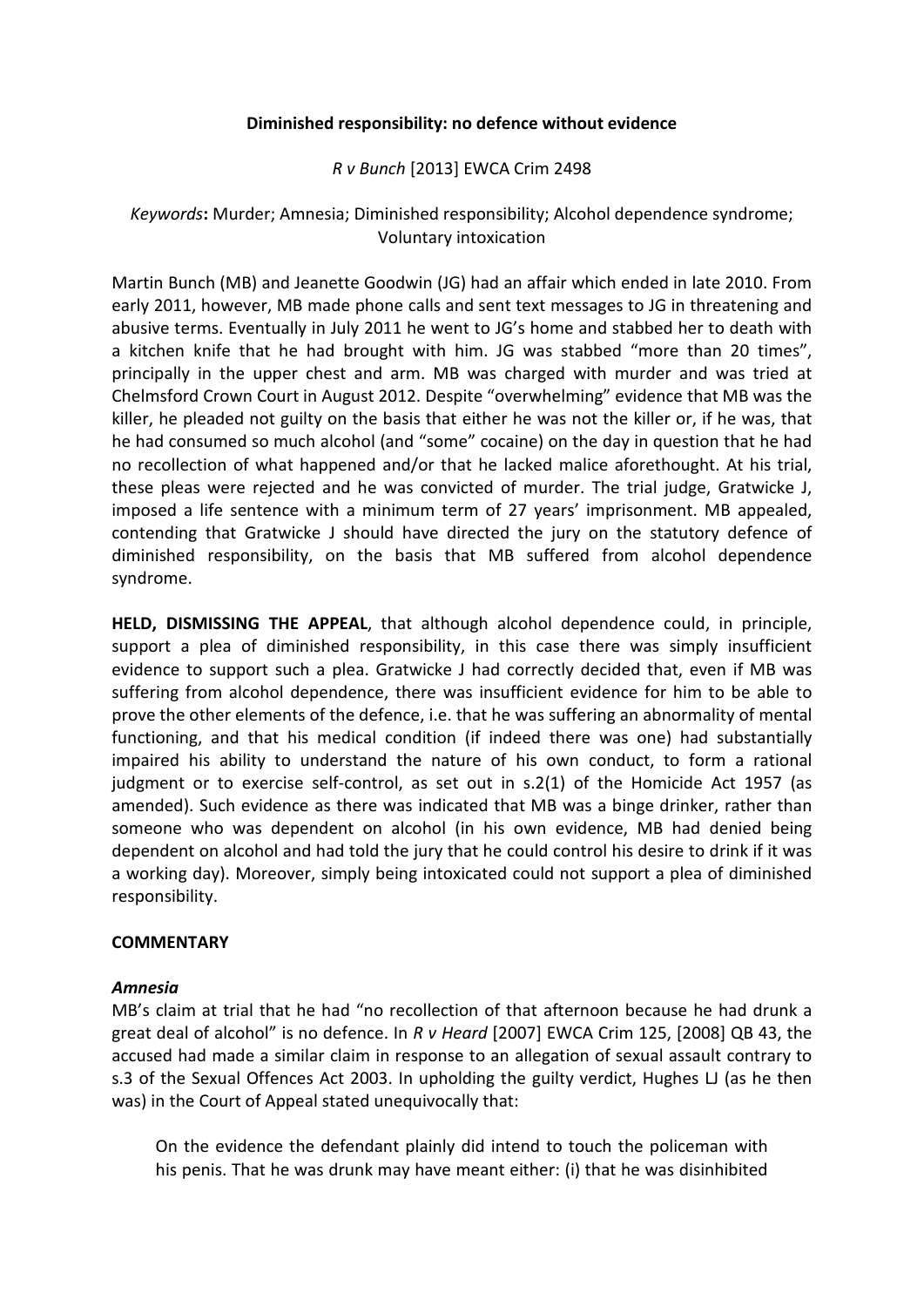and did something which he would not have done if sober; and/or (ii) that he did not remember it afterwards. But neither of those matters (if true) would destroy the intentional character of his touching… [F]or the memory to blot out what was intentionally done is common, if not perhaps quite as common as is the assertion by offenders that it has done so. (*Heard* at [17])

#### *Voluntary Intoxication*

MB's principal defence at his trial was that, despite all of the evidence to the contrary, he was not in fact the killer; rather, he suggested that JG's husband was responsible for her death. This defence, described as "cynical" by Holroyde LJ in the Court of Appeal, was rejected by the jury. MB's alternative basis for his not guilty plea was a denial of *mens rea*, specifically malice aforethought, caused by his voluntary consumption of alcohol and cocaine. As is well known, evidence of a state of intoxication, even if self-induced, is capable of preventing the Crown proving intention in "specific intent" crimes, of which murder is perhaps the quintessential example (*[DPP v Beard](http://uk.westlaw.com/Find/Default.wl?DB=4651&SerialNum=1920020271&FindType=g&AP=&fn=_top&rs=WLUK7.01&mt=WestlawUK&vr=2.0&sv=Split&sp=ukatunn-000&RLT=CLID_FQRLT501319122&TF=756&TC=1&n=1)* [1920] AC 479; *[Bratty v Attorney-General](http://uk.westlaw.com/find/default.wl?spa=ukatunn-000&rs=WLUK7.01&fn=_top&sv=Split&cite=%5b1963%5d+AC+386&vr=2.0&rp=%2ffind%2fdefault.wl&mt=WestlawUK)  [for Northern Ireland](http://uk.westlaw.com/find/default.wl?spa=ukatunn-000&rs=WLUK7.01&fn=_top&sv=Split&cite=%5b1963%5d+AC+386&vr=2.0&rp=%2ffind%2fdefault.wl&mt=WestlawUK)* [1963] AC 386; *[R v Lipman](http://uk.westlaw.com/Find/Default.wl?DB=3898&SerialNum=1969019521&FindType=g&AP=&fn=_top&rs=WLUK7.01&mt=WestlawUK&vr=2.0&sv=Split&sp=ukatunn-000&RLT=CLID_FQRLT03918122&TF=756&TC=1&n=1)* [1970] 1 QB 152). However, simply being intoxicated is never a "defence" and, unless the intoxication is so extreme as to prevent proof of *mens rea*, it is irrelevant. The failure of MB's plea is an example of the situation described by Lane LJ (as he then was) in *[R v Sheehan](http://login.westlaw.co.uk/app/document?src=doc&linktype=ref&&context=4&crumb-action=replace&docguid=I698BDF10E42811DA8FC2A0F0355337E9)* [1975] 1 WLR 739 when he said:

Indeed, in cases where drunkenness and its possible effect upon the defendant's *mens rea* is an issue, we think that the proper direction to a jury is, first, to warn them that the mere fact that the defendant's mind was affected by drink so that he acted in a way in which he would not have done had he been sober does not assist him at all, provided that the necessary intention was there. A drunken intent is nevertheless an intent. (*Sheehan* at 744)

In the present case, Holroyde LJ had no doubt that MB's state of mind at the time of the killing fell within the parameters of "drunken intent" when he said that the "nature of the attack and the level of force used in the stabbing plainly pointed to an intention to kill, or at least to cause really serious injury" ([at 3]).

#### *Diminished responsibility*

The defence of diminished responsibility is located in s.2(1) of the Homicide Act 1957 (the 1957 Act), as amended by s.52 of the Corners and Justice Act 2009 (the 2009 Act). It is only a defence to murder and provides that an accused will be entitled to be found not guilty of murder (albeit guilty of manslaughter instead) if the jury is satisfied that, at the time of the killing, he was suffering from an 'abnormality of mental functioning' which arose from a 'recognised mental condition', which 'substantially impaired' the accused's ability to understand the nature of his conduct, to form a rational judgment and/or to exercise selfcontrol and which provided 'an explanation' for his doing or being a party to the killing. The burden of proof is on the defence (s.2(2)) of the 1957 Act) albeit on the lower standard, that of the balance of probability (*R v Dunbar* [1958] 1 QB 1).

In the present case, the defence did not fail because of any judicial misgivings about the acceptability of alcohol dependence syndrome as the basis of a diminished responsibility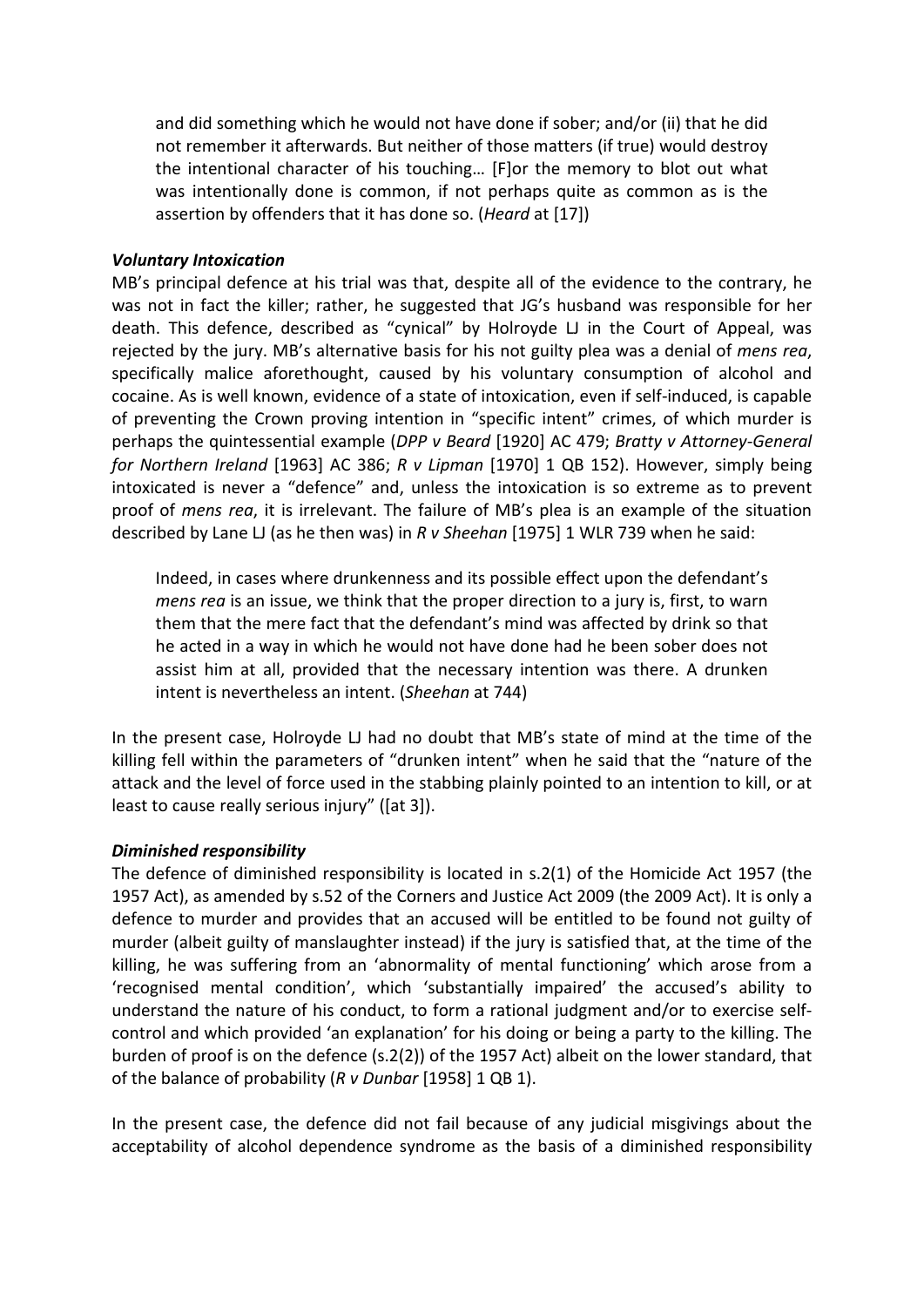plea. In *R v Stewart* [2009] EWCA Crim 593, [2009] 1 WLR 2507, Lord Judge CJ in the Court of Appeal stated that:

Whether or not brain damage is discernible, alcohol dependency syndrome is a disease (ICD-10) or disorder of the mind (DSM-IV-TR). It is not excluded from the operation of s.2 of the Homicide Act 1957. (*Stewart* at [26]).

Although *Stewart* was a decision on the original version of the Homicide Act, the amendment of s.2 by the Coroners and Justice Act 2009 does not undermine the veracity of this statement. It is clear that alcohol dependence syndrome is a 'recognised mental condition'. (*Note*: "ICD-10" refers to the 10<sup>th</sup> revision of the World Health Organisation's *International Classification of Diseases* and "DSM-IV-TR" refers to the *Diagnostic and Statistical Manual of Mental Disorders*, published by the American Psychiatric Association.)

The defence in the present case failed because of a lack of evidence. The principle that medical evidence is crucial to the defence of diminished responsibility was first established in *R v Byrne* [1960] 2 QB 396, in which Lord Parker CJ said that, while there was no statutory requirement that a plea of diminished responsibility be supported by medical evidence, the "aetiology of the abnormality… does, however, seem to be a matter to be determined on expert evidence" (at 403). Similarly, in *Dix* (1982) 74 Cr App R 306, Shaw LJ in the Court of Appeal stated, with reference to s.2(1) of the 1957 Act:

…scientific evidence of a medical kind is essential… Thus while the subsection does not in terms require that medical evidence be adduced in support of a defence of diminished responsibility, it makes it a practical necessity if that defence is to begin to run at all. (*Dix* at 311)

Whilst all of these cases pre-date the amendment of the original 1957 Act by the 2009 Act, in *Bunch* both Gratwicke J in the Crown Court and Holroyde LJ in the Court of Appeal were in agreement that these principles continued to apply (at [11]). Holroyde LJ stated:

In our judgment, the judge's reasoning and conclusion cannot be faulted. The evidence on which [counsel for MB] seeks to rely was wholly insufficient to found the partial defence of diminished responsibility. Even if on the totality of the evidence the jury might properly have found that the defendant probably suffered from alcohol dependence, which we doubt, there was no evidence on which they could make any decision favourable to the applicant in relation to the other ingredients of the defence. (at [12])

The judgment also confirmed that, in the absence of evidence of an abnormality of mental functioning and/or a recognised medical disorder, MB's state of voluntary intoxication could not support a plea of diminished responsibility. Holroyde LJ stated that "In this context the law draws an important distinction between voluntary intoxication and alcohol dependency. The former cannot found a defence of diminished responsibility" (at [13]). The post-2009 Act case of *R v Dowds* [2012] EWCA Crim 281, [2012] 1 WLR 2576 was cited in support of this proposition. It should be noted that the Court of Appeal in *Dowds* relied upon several judgments delivered prior to the 2009 Act, including *R v Fenton* (1975) 61 Cr App R 261; *R v*